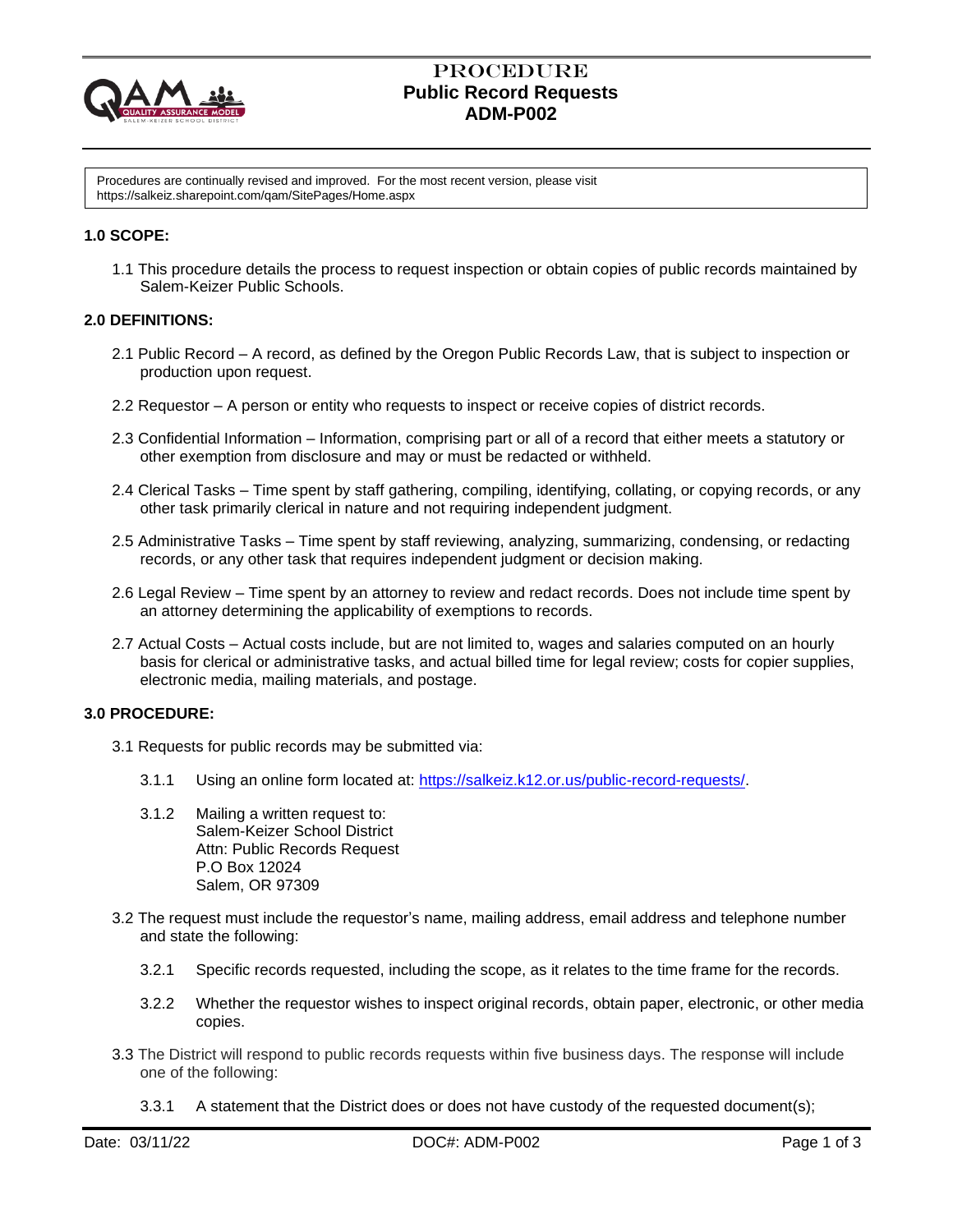

# Procedure  **Public Record Requests ADM-P002**

- 3.3.2 Copies of all requested public records for which the District does not claim an exemption from disclosure under ORS 192.311 to 192.478;
- 3.3.3 A statement that the District is the custodian of some responsive records, an estimate of time in which copies will be provided and when applicable, an estimate of the fees the requestor must pay;
- 3.3.4 A statement that the District is uncertain whether it possesses any requested records and that it will search for the requested records and respond as soon as practical; or
- 3.3.5 A statement that state or federal law prohibits the District from providing the record(s).
- 3.4 If it will take more than 15 working days after receipt of the request to identify responsive records and complete the request, the District will communicate that to the requestor along with an estimated date for response.
- 3.5 The District will maintain the confidentiality of those public records which are exempt from disclosure under the appropriate provisions of ORS Chapter 192.
- 3.6 The District will try to provide the public with records at no cost when possible. However, the District, as allowed by state law, reserves the right, based on the scope of the request, to assign a fee designed to reimburse the District for the actual cost of making public records available, including the cost of the time spent by an attorney in reviewing, redacting or segregating the public records. The District may work with the requestor to narrow the scope of their request to reduce or eliminate fees.
	- 3.6.1 If it is determined to assign a fee, the District will estimate the time and materials that will be used to provide the requested information using the Fee Schedule.
	- 3.6.2 The District will provide the estimate of the costs, in writing, to the requestor and request payment in advance of the request being fulfilled.
		- 3.6.2.1 The requestor may decide to pay the fee, in which case, the District would generate an invoice for completing the public records request. The requestor must pay the fee before the District fulfills the request. If the request takes less than the estimated time to fulfill, the District will refund the difference to the requestor.
		- 3.6.2.2 The requestor may decline to pay the fee, in which case, the District will close the request.
		- 3.6.2.3 The requestor may request a waiver of fees in writing clearly stating the public interest served by the records requested. The District may use the Oregon Department of Administrative Services [Public Interest Threshold Criteria form](https://www.oregon.gov/das/Docs/03-PITC-EvaluationForm.pdf) as guidance in weighing the public interest and the burden of waiving fees for staff time.
- 3.7 The District will provide public records in accordance with State and Federal statutes. When applicable, the District will arrange office space for record inspection, or will cause the records to be made available to the requestor.

# **4.0 FEE SCHEDULE:**

- 4.1 Fees for production of records are as follows:
	- 4.1.1 In-person review of documents no cost
	- 4.1.2 Photocopies of public records \$0.20/page